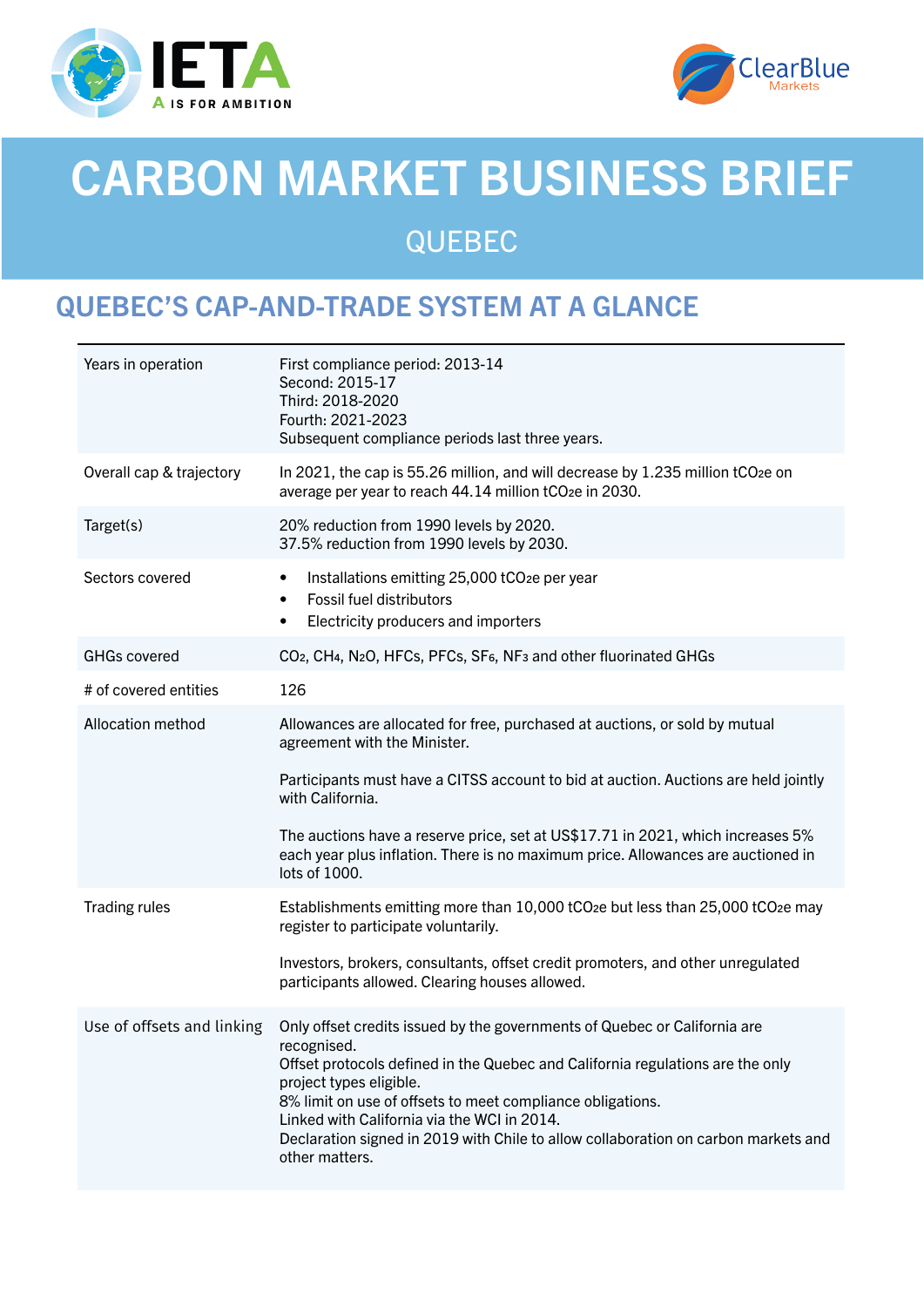| Other features                  | Holding limits to restrict the number of GHG emission units that can be held by any<br>given emitter or participant. The holding limit is calculated based on the cap.                                                                                          |
|---------------------------------|-----------------------------------------------------------------------------------------------------------------------------------------------------------------------------------------------------------------------------------------------------------------|
|                                 | Allowance purchase limits per bidder set at each auction.                                                                                                                                                                                                       |
|                                 | Allowances must be surrendered by 1 November following the end of the<br>compliance period.                                                                                                                                                                     |
| Penalties for<br>non-compliance | Suspension of the entity's account and a fine of three additional allowances must be<br>surrendered for each allowance short at the end of the compliance period.                                                                                               |
|                                 | Persons legally responsible can be fined for non-compliance and 18 months jail time<br>for individuals. Fines double in second offence.                                                                                                                         |
|                                 | Allocation can be suspended for non-compliant emitters.                                                                                                                                                                                                         |
| Use of revenues                 | As of 1 November 2020, the Electrification and Climate Change Fund (ECCF)<br>replaces the former Green Fund.                                                                                                                                                    |
|                                 | All proceeds from auctions go to ECCF which are being used to implement measures<br>in the "2030 Plan for a Green Economy" and will cover ongoing commitments under<br>"2013-2020 Climate Change Action Plan".                                                  |
|                                 | The "2030 Plan for a Green Economy" is the electrification and climate change<br>policy framework that will serve as the government's roadmap over the next 10<br>years. It replaces the 2013-20 Climate Change Action Plan, which expired on 31<br>March 2021. |

## MAJOR DEVELOPMENTS

On 16 November 2020, the Quebec environment ministry unveiled the province's Green Economy Plan 2030 (GEP 2030) as well as the first Implementation Plan (IP), covering 2021-26. The GEP 2030 will contribute to achieving Quebec's emission reduction target for 2030, set at 37.5% below 1990 levels, and towards reaching carbon neutrality by 2050.

#### **MAIN OBJECTIVES OF THE GEP 2030**

- Reduce GHG emissions by 37.5% below 1990 levels by 2030
- Achieve carbon neutrality by 2050
- Put 1.5 million electric vehicles on the road by 2030
- No sales of new gasoline-powered vehicles starting 2035
- Electrify 55% of city buses and 65% of school buses by 2030
- Electrify 100% of government automobiles and 25% of government vans
- Reduce emissions from heating buildings by 50% by 2030
- Reduce emissions from the government's housing stock by 60% by 2030
- Ensure natural gas network contains 10% renewable natural gas by 2030
- Increase bioenergy production by 50% by 2030
- Provide 70% of the energy supply of stand-alone networks through renewable energies by 2025
- Ensure petrol is 15% renewable and diesel is 10% renewable by 2030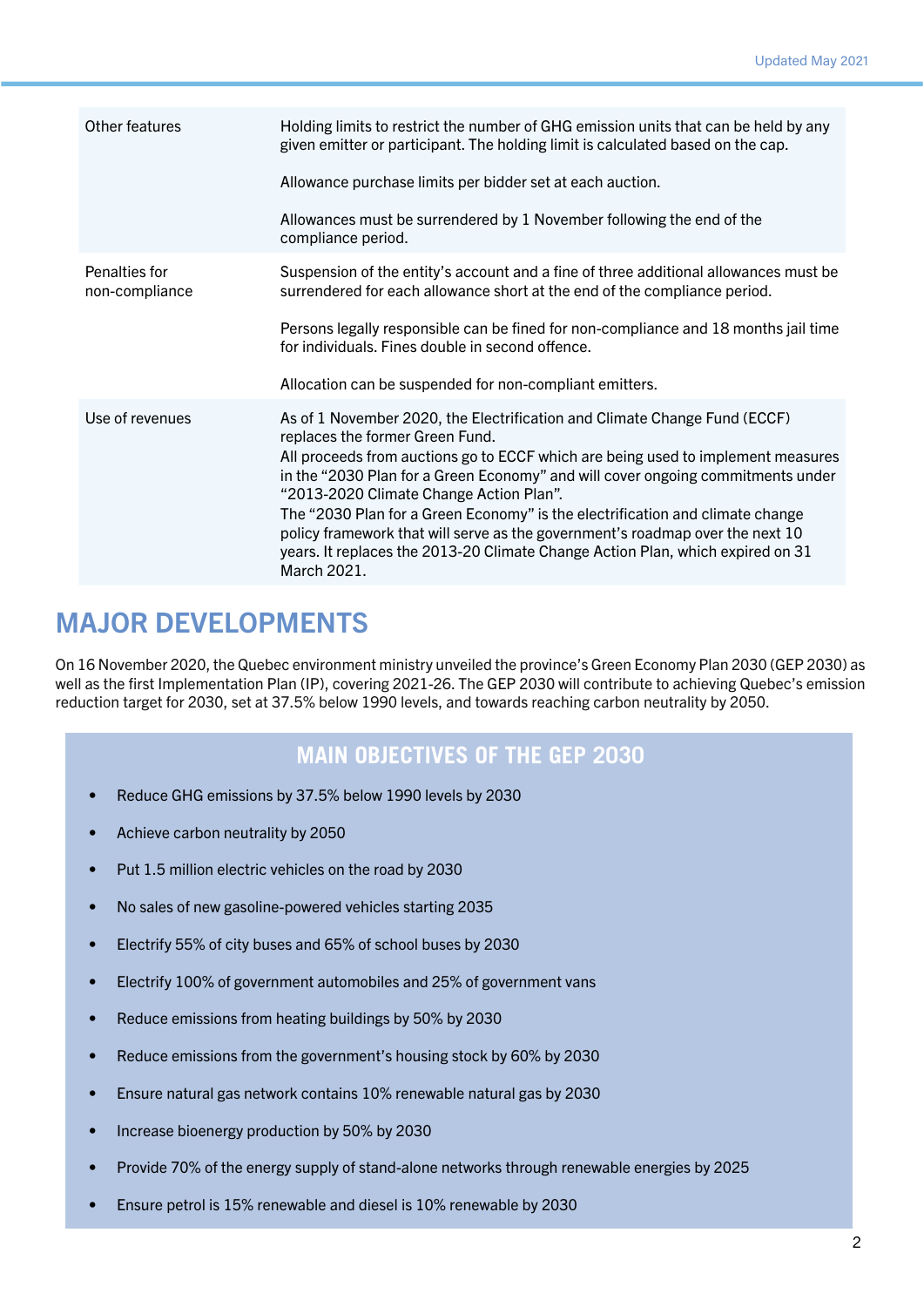Quebec recently announced proposed updates to the free allocation rules from 2024 to 2030. The expected supplementary effort and the carbon pricing ratio were the most notable:

- The expected supplementary effort (a factor to decrease free allocations) depends on the relative risk of carbon leakage. Calculating the level of risk is determined by a three-step process. First, it involves determining whether the trade exposure ratio is greater than the threshold; second, attributing one of the six risk levels according to emission intensity; and third, increasing the risk level should the share of fixed process emissions exceed 50%.
- The carbon pricing ratio is calculated by Quebec's carbon price relative to the global carbon price. The proposed adjustment to this value is to allow it to accelerate or decelerate the free allowance allocation decrease depending on the movement in the global carbon pricing.

# MARKET COMMENTARY

The COVID-19 pandemic has resulted in considerable economic uncertainty and volatility across industries and markets. Due to the ramifications of the initial outbreak, the allowance price dropped from US\$17.94 on 28 February 2020 to US\$11.80 on 20 March 2020. In the WCI market, allowance prices on the secondary market were highly volatile as shelter-in-place orders were issued by California and Quebec (and across North America in general).

As the jurisdictions started to relax shelter-in-place orders for the summer, spurring some economic recovery, secondary market prices started to increase as well. The increase in economic activity increased emissions within the WCI system, increasing demand for allowances. As a result, the allowance price went above the floor price on 18 May 2020 and continued to slowly increase through the year.



**FIGURE 1** WCI Allowances Historical Prices (Nominal USD/tCO<sub>2e</sub>)

The increased allowance floor price (from US\$16.68 in 2020 to US\$17.71 in 2021) and the upcoming compliance deadline for Compliance Period 3 (1 November), have resulted in upward pressure on the price of allowances (as compliance entities look to cover their short positions).

During the pandemic, two categories of entities – financial players and compliance entities – pursued two opposite strategies: hedge funds reduced their positions when the pandemic hit, while compliance entities strengthened their positions by buying those allowances at cheaper prices.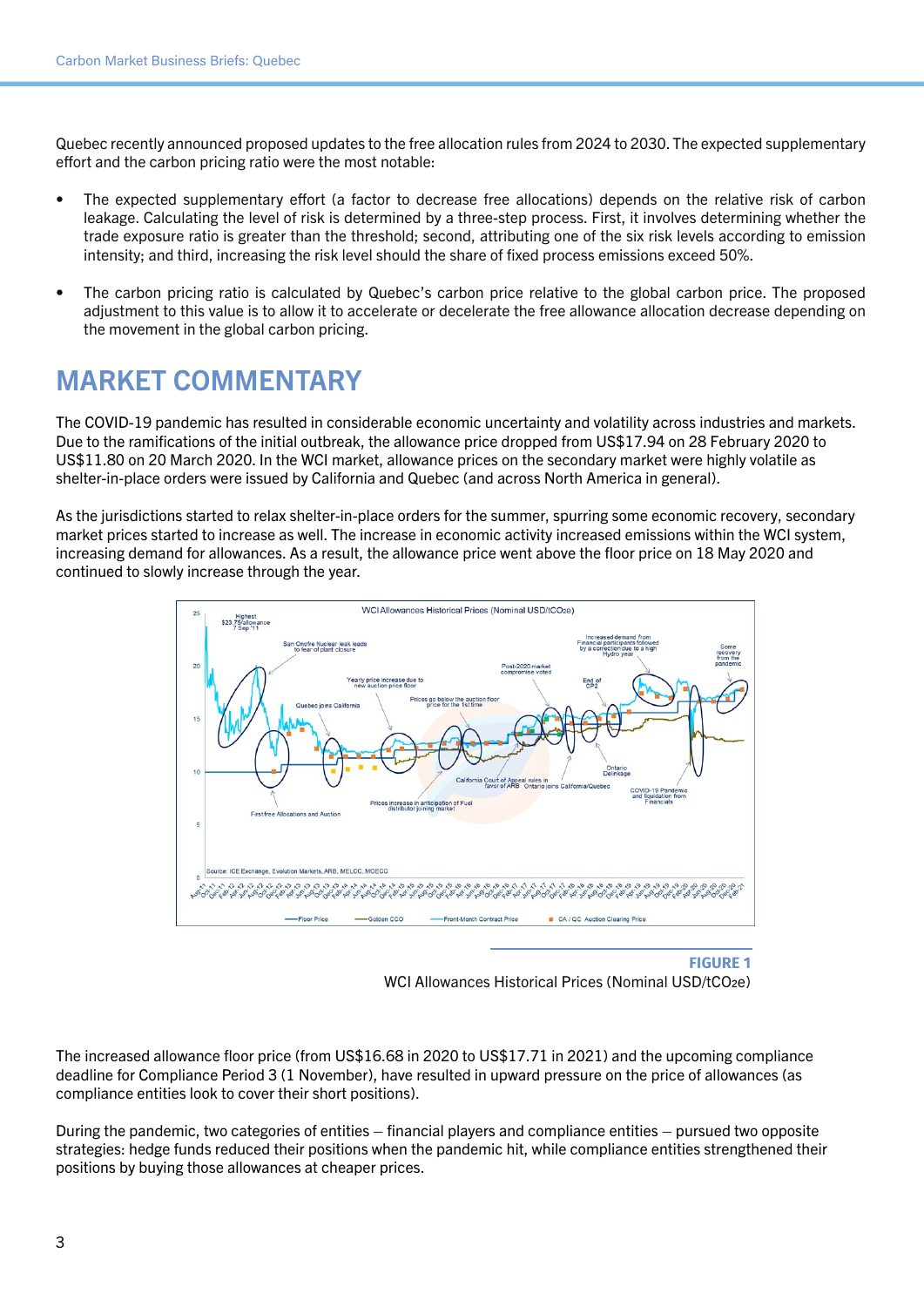

#### **FIGURE 2**

Commodity Futures Trading Commission (CFTC) California Carbon Allowances Futures + Option Net Position (k Allowances)

After a record high auction settlement price in February 2020, the pandemic caused secondary market prices to crater below the 2020 auction floor price. Decreased interest was observed in the subsequent May and August auctions (both of which settled at the price floor), in which 6.5 million unsold allowances were transferred to the Auction Holding Account for later auction. The lack of interest derived from weak fundamentals during this period, due to reduced economic activity and therefore emissions. The long-term outlook was unknown, forcing many compliance entities to postpone any new investment. The November 2020 and February 2021 auctions demonstrated recovering demand – both sold out at prices slightly above the auction price floor – despite weak signals seen in market fundamentals. Going forward, as COVID-19 restrictions are largely lifted, it is expected that fundamentals will recover quickly, with allowance prices to increase over the long-term.



**FIGURE 3** WCI Supply and Demand Forecast Scenarios (Allowances)